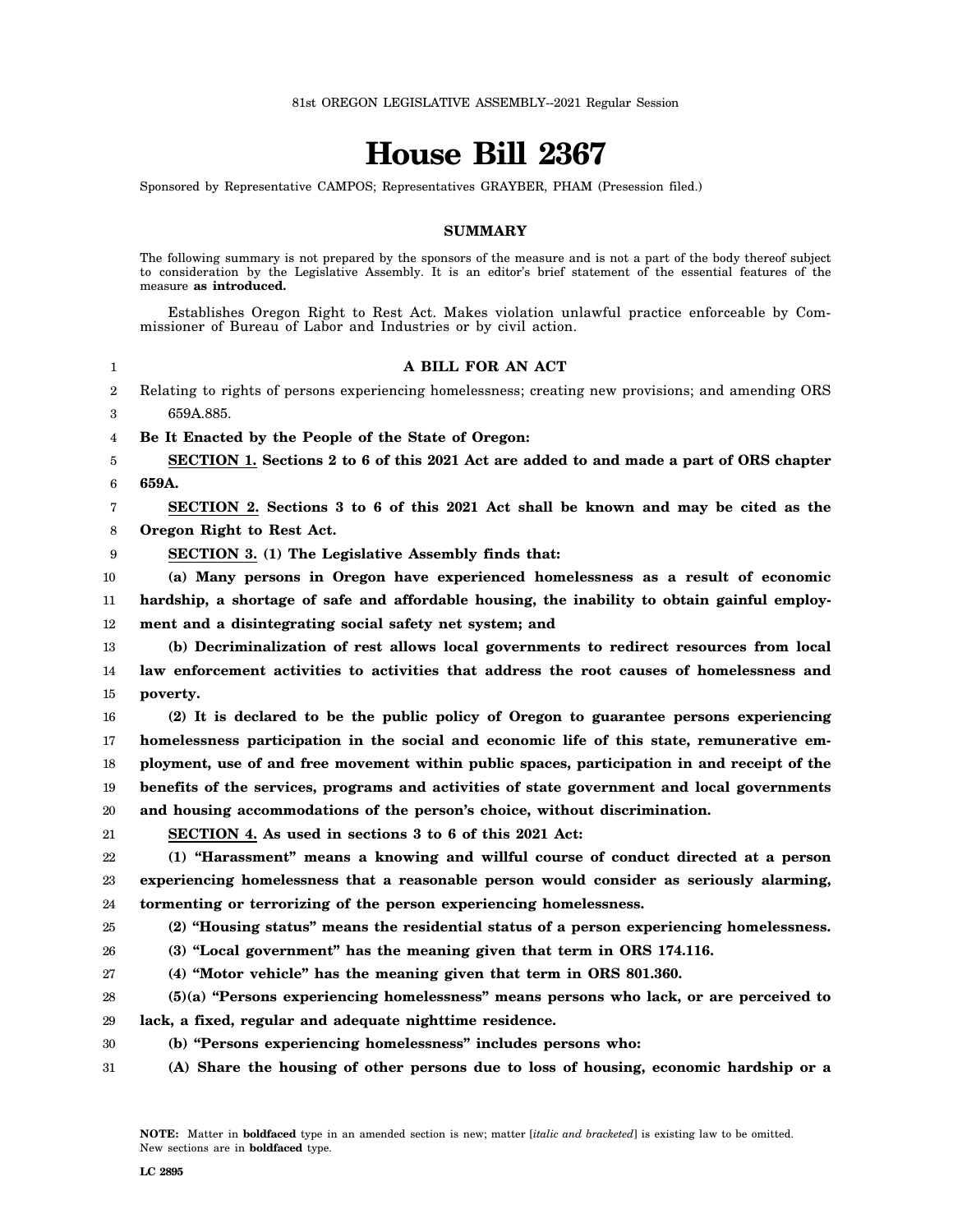1 **similar reason;**

2 3 **(B) Live in motels, hotels, trailer parks or campgrounds due to the lack of alternative adequate accommodations;**

- 4 **(C) Live in emergency or transitional shelters;**
- 5 **(D) Are abandoned in hospitals;**

6 **(E) Are awaiting foster care placement;**

7 8 **(F) Have a primary nighttime residence that is a public or private place not designed for or ordinarily used as a regular sleeping accommodation for human beings;**

9 10 **(G) Live in cars, parks, public spaces, abandoned buildings, substandard housing, bus or train stations or similar settings; or**

11 12 **(H) Are migratory and otherwise experiencing homelessness as described in this subsection.**

13 14 15 **(6)(a) "Public space" means any property that is owned, in whole or in part, by state government or a local government, or upon which there is an easement for public use, and that is held open to the public.**

16 17 **(b) "Public space" includes but is not limited to plazas, courtyards, parking lots, sidewalks, public transportation facilities and services, public buildings and parks.**

18 **(c) "Public space" does not mean a private business establishment.**

19

23

**(7) "Recreational vehicle" has the meaning given that term in ORS 650.300.**

20 21 22 **(8) "Rest" means the state of sleeping or not moving or the state of holding certain postures that include but are not limited to sitting, standing, leaning, kneeling, squatting or lying on the ground or other surface.**

**(9) "State government" has the meaning given that term in ORS 174.111.**

24 25 **SECTION 5. (1) In enacting sections 3 to 6 of this 2021 Act, it is the intent of the Legislative Assembly that:**

26 27 **(a) Persons experiencing homelessness be permitted to use public spaces in the same manner as any other person without discrimination based on their housing status;**

28 29 30 **(b) A person experiencing homelessness has a privacy interest and a reasonable expectation of privacy in any property belonging to the person, regardless of whether the property is located in a public space; and**

31 32 33 34 **(c) Every person in this state, including persons experiencing homelessness, have the rights set forth in subsection (2) of this section to be exercised without being subject to harassment, citation or arrest by law enforcement officers, public or private security personnel or employees of local governments.**

35 36 **(2) Notwithstanding any other law or regulation of state government or local government, a person experiencing homelessness has the following rights:**

37 38 **(a) To use and move freely in public spaces without discrimination and time limitations that are based on housing status.**

39 40 41 **(b) To rest in public spaces and seek protection from adverse weather conditions that are unsuitable for human exposure in a manner that does not obstruct human or vehicle traffic. (c) To eat, share, accept or give food in any public space in which having food is not**

42 **prohibited.**

43 44 **(d) To pray, meditate, worship or practice religion in public spaces without discrimination based on housing status.**

45

**(e) To occupy a motor vehicle or a recreational vehicle provided that the vehicle is legally**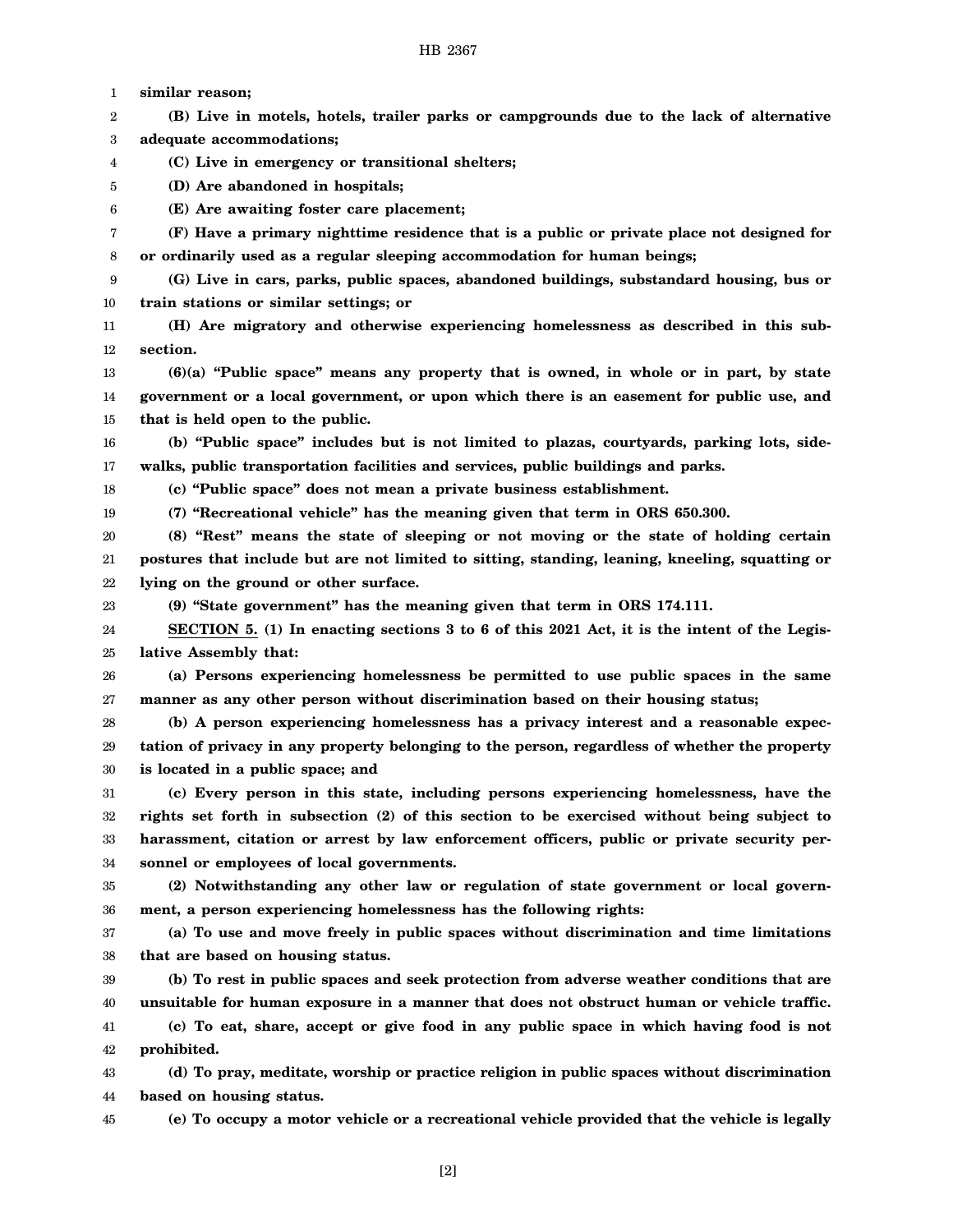1 2 **parked on public property or on private property with the permission of the private property owner.**

3 4 5 6 7 **(3) Subsection (2) of this section does not apply if the public space is closed to the general public or requires a fee for entry. When this subsection applies, and it is legal and reasonable to do so, law enforcement or local officials shall clearly designate and provide an appropriate alternative place for persons experiencing homelessness to rest without time limitations in the near vicinity.**

8 9 10 **(4) An affirmative defense is available to a person experiencing homelessness to a civil or criminal charge related to use of public spaces that the person was exercising the rights set forth in this section.**

11 12 13 **SECTION 6. (1) It is an unlawful practice for any person to deny, refuse, restrict or withhold from a person experiencing homelessness any of the rights listed in section 5 of this 2021 Act.**

14 15 16 17 18 **(2) Complaints alleging an unlawful practice under this section may be filed by the aggrieved person, or by a person lawfully acting on behalf of the aggrieved person, with the Commissioner of the Bureau of Labor and Industries in the manner provided by ORS 659A.820. The commissioner shall enforce this section in the manner provided in this chapter regarding other unlawful practices.**

19 20 **(3) Violation of this section subjects the violator to the civil remedies and penalties provided in this chapter.**

21 22 23 **SECTION 7.** ORS 659A.885, as amended by section 7, chapter 343, Oregon Laws 2019, section 7, chapter 463, Oregon Laws 2019, and section 12, chapter 701, Oregon Laws 2019, is amended to read:

24 25 26 27 28 29 30 31 32 33 659A.885. (1) Any person claiming to be aggrieved by an unlawful practice specified in subsection (2) of this section may file a civil action in circuit court. In any action under this subsection, the court may order injunctive relief and any other equitable relief that may be appropriate, including but not limited to reinstatement or the hiring of employees with or without back pay. A court may order back pay in an action under this subsection only for the two-year period immediately preceding the filing of a complaint under ORS 659A.820 with the Commissioner of the Bureau of Labor and Industries, or if a complaint was not filed before the action was commenced, the twoyear period immediately preceding the filing of the action. In any action under this subsection, the court may allow the prevailing party costs and reasonable attorney fees at trial and on appeal. Except as provided in subsection (3) of this section:

34

(a) The judge shall determine the facts in an action under this subsection; and

35 36 (b) Upon any appeal of a judgment in an action under this subsection, the appellate court shall review the judgment pursuant to the standard established by ORS 19.415 (3).

37

(2) An action may be brought under subsection (1) of this section alleging a violation of:

38 39 40 41 42 43 44 (a) ORS 10.090, 10.092, 25.337, 25.424, 171.120, 243.323, 408.230, 408.237 (2), 475B.281, 476.574, 652.020, 652.220, 652.355, 653.060, 653.263, 653.265, 653.547, 653.549, 653.601 to 653.661, 659.852, 659A.030, 659A.040, 659A.043, 659A.046, 659A.063, 659A.069, 659A.082, 659A.088, 659A.103 to 659A.145, 659A.147, 659A.150 to 659A.186, 659A.194, 659A.199, 659A.203, 659A.218, 659A.228, 659A.230, 659A.233, 659A.236, 659A.250 to 659A.262, 659A.277, 659A.290, 659A.300, 659A.306, 659A.309, 659A.315, 659A.318, 659A.320, 659A.343, 659A.355, 659A.370 or 659A.421 **or section 6 of this 2021 Act**; or

45

(b) ORS 653.470, except an action may not be brought for a claim relating to ORS 653.450.

[3]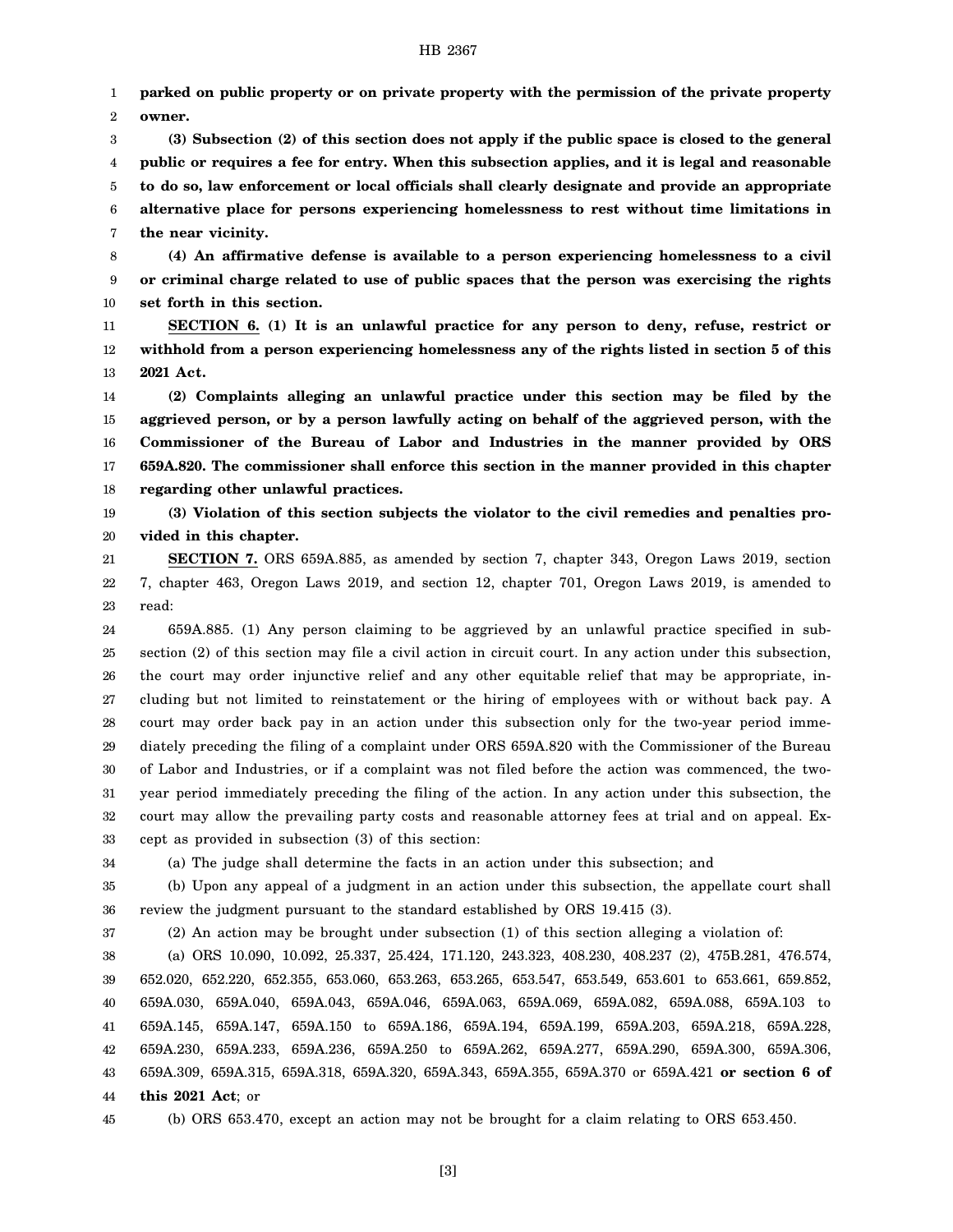1 2 3 4 (3) In any action under subsection (1) of this section alleging a violation of ORS 25.337, 25.424, 243.323, 652.220, 652.355, 653.547, 653.549, 659.852, 659A.030, 659A.040, 659A.043, 659A.046, 659A.069, 659A.082, 659A.103 to 659A.145, 659A.199, 659A.203, 659A.228, 659A.230, 659A.250 to 659A.262, 659A.290, 659A.318, 659A.343, 659A.355, 659A.370 or 659A.421:

5 6 (a) The court may award, in addition to the relief authorized under subsection (1) of this section, compensatory damages or \$200, whichever is greater, and punitive damages;

(b) At the request of any party, the action shall be tried to a jury;

8 9 (c) Upon appeal of any judgment finding a violation, the appellate court shall review the judgment pursuant to the standard established by ORS 19.415 (1); and

10

7

11 12 (4) Notwithstanding ORS 31.730, in an action under subsection (1) of this section alleging a violation of ORS 652.220, the court may award punitive damages if:

(d) Any attorney fee agreement shall be subject to approval by the court.

13 14 (a) It is proved by clear and convincing evidence that an employer has engaged in fraud, acted with malice or acted with willful and wanton misconduct; or

15 16 (b) An employer was previously adjudicated in a proceeding under this section or under ORS 659A.850 for a violation of ORS 652.220.

17 18 19 (5) In any action under subsection (1) of this section alleging a violation of ORS 653.060 or 659A.147, the court may award, in addition to the relief authorized under subsection (1) of this section, compensatory damages or \$200, whichever is greater.

20 21 22 (6) In any action under subsection (1) of this section alleging a violation of ORS 171.120, 476.574 or 659A.218, the court may award, in addition to the relief authorized under subsection (1) of this section, compensatory damages or \$250, whichever is greater.

23 24 25 (7) In any action under subsection (1) of this section alleging a violation of ORS 10.090 or 10.092, the court may award, in addition to the relief authorized under subsection (1) of this section, a civil penalty in the amount of \$720.

26 27 28 29 30 31 32 33 (8) Any individual against whom any distinction, discrimination or restriction on account of race, color, religion, sex, sexual orientation, national origin, marital status or age, if the individual is 18 years of age or older, has been made by any place of public accommodation, as defined in ORS 659A.400, by any employee or person acting on behalf of the place or by any person aiding or abetting the place or person in violation of ORS 659A.406 may bring an action against the operator or manager of the place, the employee or person acting on behalf of the place or the aider or abettor of the place or person. Notwithstanding subsection (1) of this section, in an action under this subsection:

34 35 (a) The court may award, in addition to the relief authorized under subsection (1) of this section, compensatory and punitive damages;

36 37 38 (b) The operator or manager of the place of public accommodation, the employee or person acting on behalf of the place, and any aider or abettor shall be jointly and severally liable for all damages awarded in the action;

39

(c) At the request of any party, the action shall be tried to a jury;

40 (d) The court shall award reasonable attorney fees to a prevailing plaintiff;

41 42 43 44 (e) The court may award reasonable attorney fees and expert witness fees incurred by a defendant who prevails only if the court determines that the plaintiff had no objectively reasonable basis for asserting a claim or no reasonable basis for appealing an adverse decision of a trial court; and

45 (f) Upon any appeal of a judgment under this subsection, the appellate court shall review the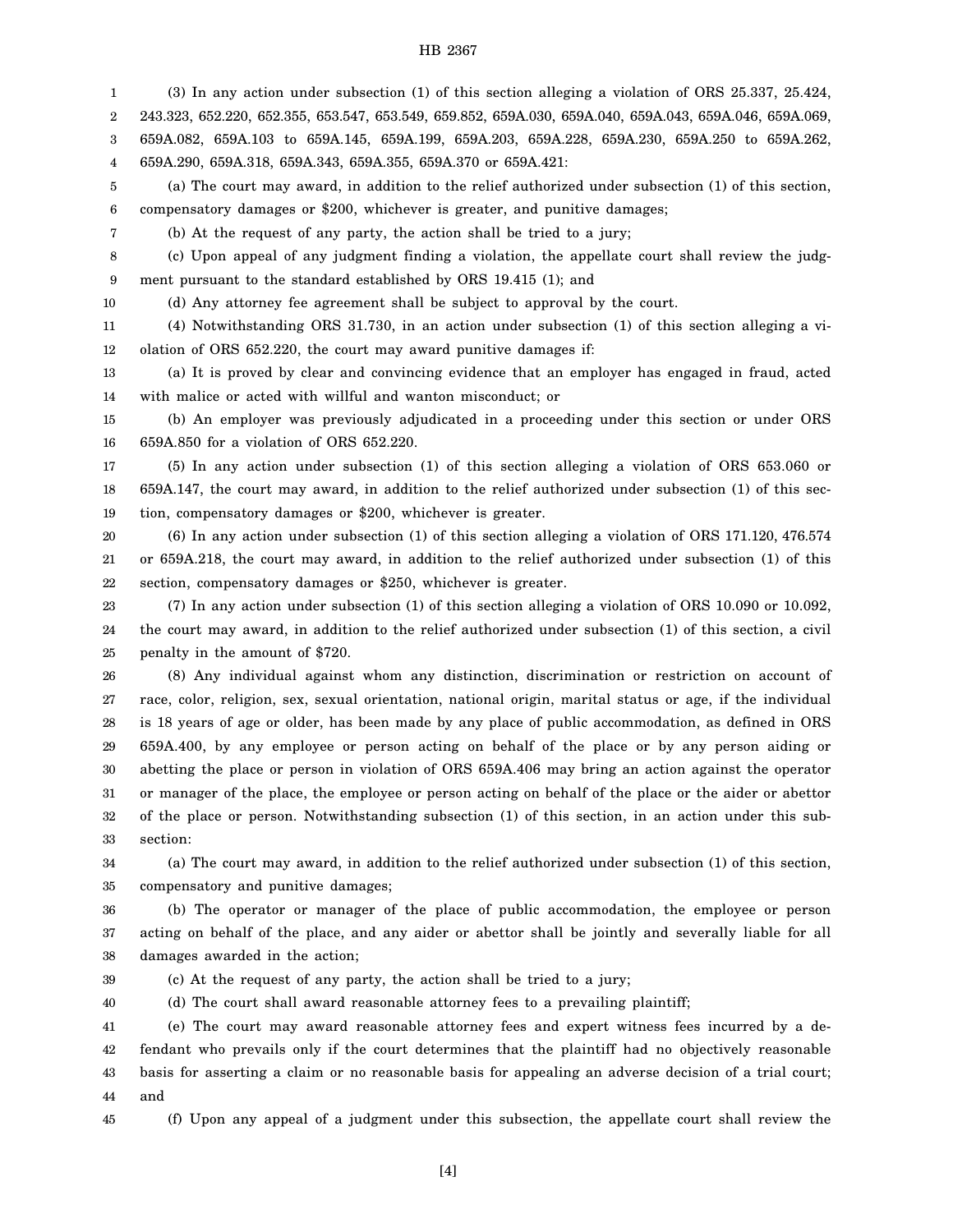1 judgment pursuant to the standard established by ORS 19.415 (1).

2 3 4 5 6 7 8 9 (9) When the commissioner or the Attorney General has reasonable cause to believe that a person or group of persons is engaged in a pattern or practice of resistance to the rights protected by ORS 659A.145 or 659A.421 or federal housing law, or that a group of persons has been denied any of the rights protected by ORS 659A.145 or 659A.421 or federal housing law, the commissioner or the Attorney General may file a civil action on behalf of the aggrieved persons in the same manner as a person or group of persons may file a civil action under this section. In a civil action filed under this subsection, the court may assess against the respondent, in addition to the relief authorized under subsections (1) and (3) of this section, a civil penalty:

(a) In an amount not exceeding \$50,000 for a first violation; and

10 11

32 33 (b) In an amount not exceeding \$100,000 for any subsequent violation.

12 13 14 15 16 17 18 (10) In any action under subsection (1) of this section alleging a violation of ORS 659A.145 or 659A.421 or alleging discrimination under federal housing law, when the commissioner is pursuing the action on behalf of an aggrieved complainant, the court shall award reasonable attorney fees to the commissioner if the commissioner prevails in the action. The court may award reasonable attorney fees and expert witness fees incurred by a defendant that prevails in the action if the court determines that the commissioner had no objectively reasonable basis for asserting the claim or for appealing an adverse decision of the trial court.

19 20 (11) In an action under subsection (1) or (9) of this section alleging a violation of ORS 659A.145 or 659A.421 or discrimination under federal housing law:

21 (a) "Aggrieved person" includes a person who believes that the person:

22 (A) Has been injured by an unlawful practice or discriminatory housing practice; or

23 24 (B) Will be injured by an unlawful practice or discriminatory housing practice that is about to occur.

25 26 27 28 (b) An aggrieved person in regard to issues to be determined in an action may intervene as of right in the action. The Attorney General may intervene in the action if the Attorney General certifies that the case is of general public importance. The court may allow an intervenor prevailing party costs and reasonable attorney fees at trial and on appeal.

29 30 31 **(12) In any action under subsection (1) of this section alleging a violation of section 6 of this 2021 Act, the court may award, in addition to the relief authorized under subsection (1) of this section:**

**(a) Compensatory damages or \$1,000 per violation, whichever is greater; and**

**(b) A civil penalty in the amount of \$1,000.**

34 35 36 **SECTION 8.** ORS 659A.885, as amended by section 10, chapter 197, Oregon Laws 2017, section 6, chapter 139, Oregon Laws 2019, section 8, chapter 343, Oregon Laws 2019, section 8, chapter 463, Oregon Laws 2019, and section 13, chapter 701, Oregon Laws 2019, is amended to read:

37 38 39 40 41 42 43 44 45 659A.885. (1) Any person claiming to be aggrieved by an unlawful practice specified in subsection (2) of this section may file a civil action in circuit court. In any action under this subsection, the court may order injunctive relief and any other equitable relief that may be appropriate, including but not limited to reinstatement or the hiring of employees with or without back pay. A court may order back pay in an action under this subsection only for the two-year period immediately preceding the filing of a complaint under ORS 659A.820 with the Commissioner of the Bureau of Labor and Industries, or if a complaint was not filed before the action was commenced, the twoyear period immediately preceding the filing of the action. In any action under this subsection, the court may allow the prevailing party costs and reasonable attorney fees at trial and on appeal. Ex-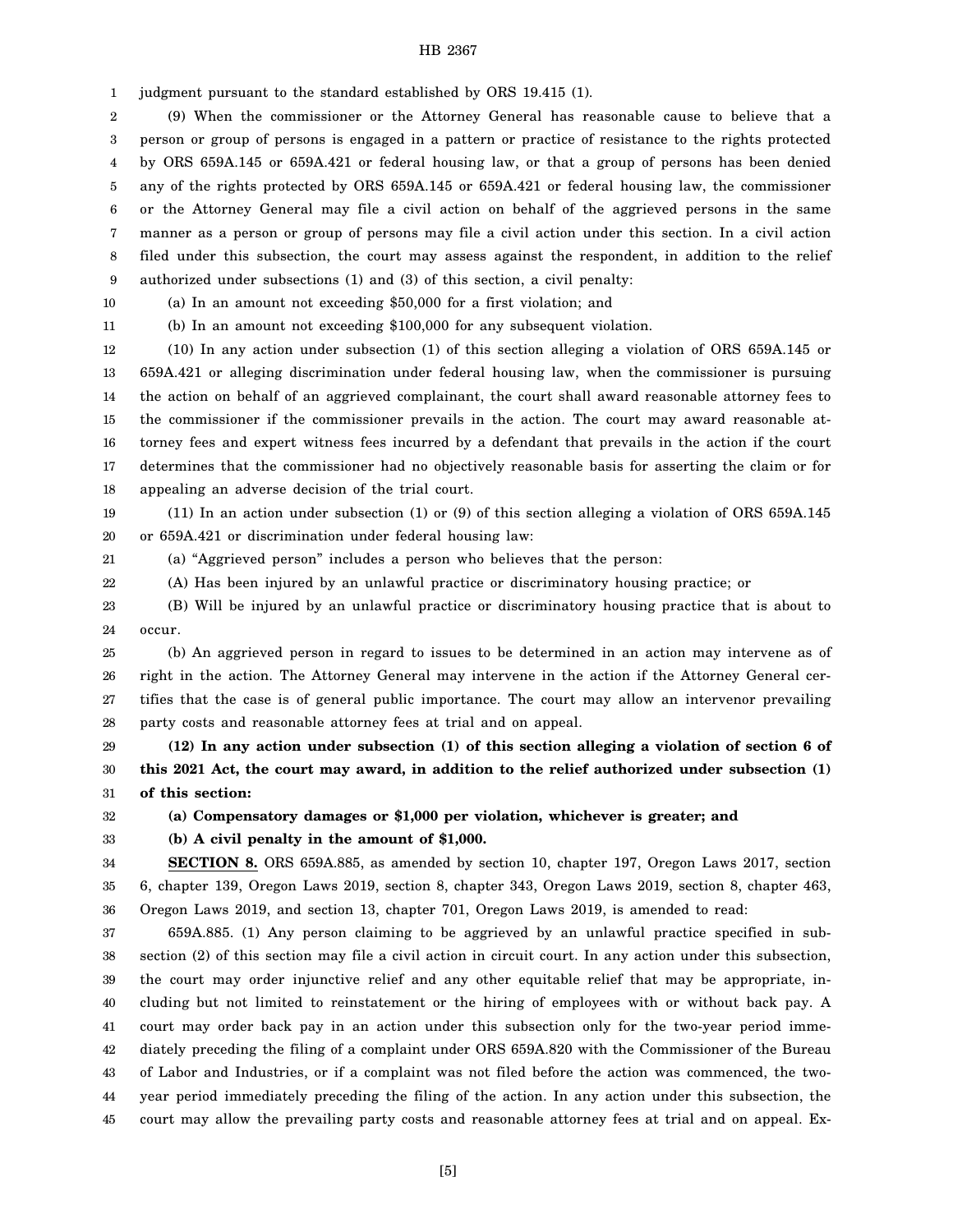1 2 3 4 5 6 7 8 9 10 11 12 13 14 15 16 17 18 19 20 21 22 23 24 25 26 27 28 29 30 31 32 33 34 35 36 37 38 39 40 41 42 43 44 cept as provided in subsection (3) of this section: (a) The judge shall determine the facts in an action under this subsection; and (b) Upon any appeal of a judgment in an action under this subsection, the appellate court shall review the judgment pursuant to the standard established by ORS 19.415 (3). (2) An action may be brought under subsection (1) of this section alleging a violation of: (a) ORS 10.090, 10.092, 25.337, 25.424, 171.120, 243.323, 408.230, 408.237 (2), 475B.281, 476.574, 652.020, 652.220, 652.355, 653.060, 653.263, 653.265, 653.547, 653.549, 653.601 to 653.661, 659.852, 659A.030, 659A.040, 659A.043, 659A.046, 659A.063, 659A.069, 659A.082, 659A.088, 659A.103 to 659A.145, 659A.147, 659A.150 to 659A.186, 659A.194, 659A.199, 659A.203, 659A.218, 659A.228, 659A.230, 659A.233, 659A.236, 659A.250 to 659A.262, 659A.277, 659A.290, 659A.300, 659A.306, 659A.309, 659A.315, 659A.318, 659A.320, 659A.343, 659A.355, 659A.357, 659A.370 or 659A.421 **or section 6 of this 2021 Act**; or (b) ORS 653.470, except an action may not be brought for a claim relating to ORS 653.450. (3) In any action under subsection (1) of this section alleging a violation of ORS 25.337, 25.424, 243.323, 652.220, 652.355, 653.547, 653.549, 659.852, 659A.030, 659A.040, 659A.043, 659A.046, 659A.069, 659A.082, 659A.103 to 659A.145, 659A.199, 659A.203, 659A.228, 659A.230, 659A.250 to 659A.262, 659A.290, 659A.318, 659A.343, 659A.355, 659A.357, 659A.370 or 659A.421: (a) The court may award, in addition to the relief authorized under subsection (1) of this section, compensatory damages or \$200, whichever is greater, and punitive damages; (b) At the request of any party, the action shall be tried to a jury; (c) Upon appeal of any judgment finding a violation, the appellate court shall review the judgment pursuant to the standard established by ORS 19.415 (1); and (d) Any attorney fee agreement shall be subject to approval by the court. (4) Notwithstanding ORS 31.730, in an action under subsection (1) of this section alleging a violation of ORS 652.220, the court may award punitive damages if: (a) It is proved by clear and convincing evidence that an employer has engaged in fraud, acted with malice or acted with willful and wanton misconduct; or (b) An employer was previously adjudicated in a proceeding under this section or under ORS 659A.850 for a violation of ORS 652.220. (5) In any action under subsection (1) of this section alleging a violation of ORS 653.060 or 659A.147, the court may award, in addition to the relief authorized under subsection (1) of this section, compensatory damages or \$200, whichever is greater. (6) In any action under subsection (1) of this section alleging a violation of ORS 171.120, 476.574 or 659A.218, the court may award, in addition to the relief authorized under subsection (1) of this section, compensatory damages or \$250, whichever is greater. (7) In any action under subsection (1) of this section alleging a violation of ORS 10.090 or 10.092, the court may award, in addition to the relief authorized under subsection (1) of this section, a civil penalty in the amount of \$720. (8) Any individual against whom any distinction, discrimination or restriction on account of race, color, religion, sex, sexual orientation, national origin, marital status or age, if the individual is 18 years of age or older, has been made by any place of public accommodation, as defined in ORS 659A.400, by any employee or person acting on behalf of the place or by any person aiding or abetting the place or person in violation of ORS 659A.406 may bring an action against the operator or manager of the place, the employee or person acting on behalf of the place or the aider or abettor

45 of the place or person. Notwithstanding subsection (1) of this section, in an action under this sub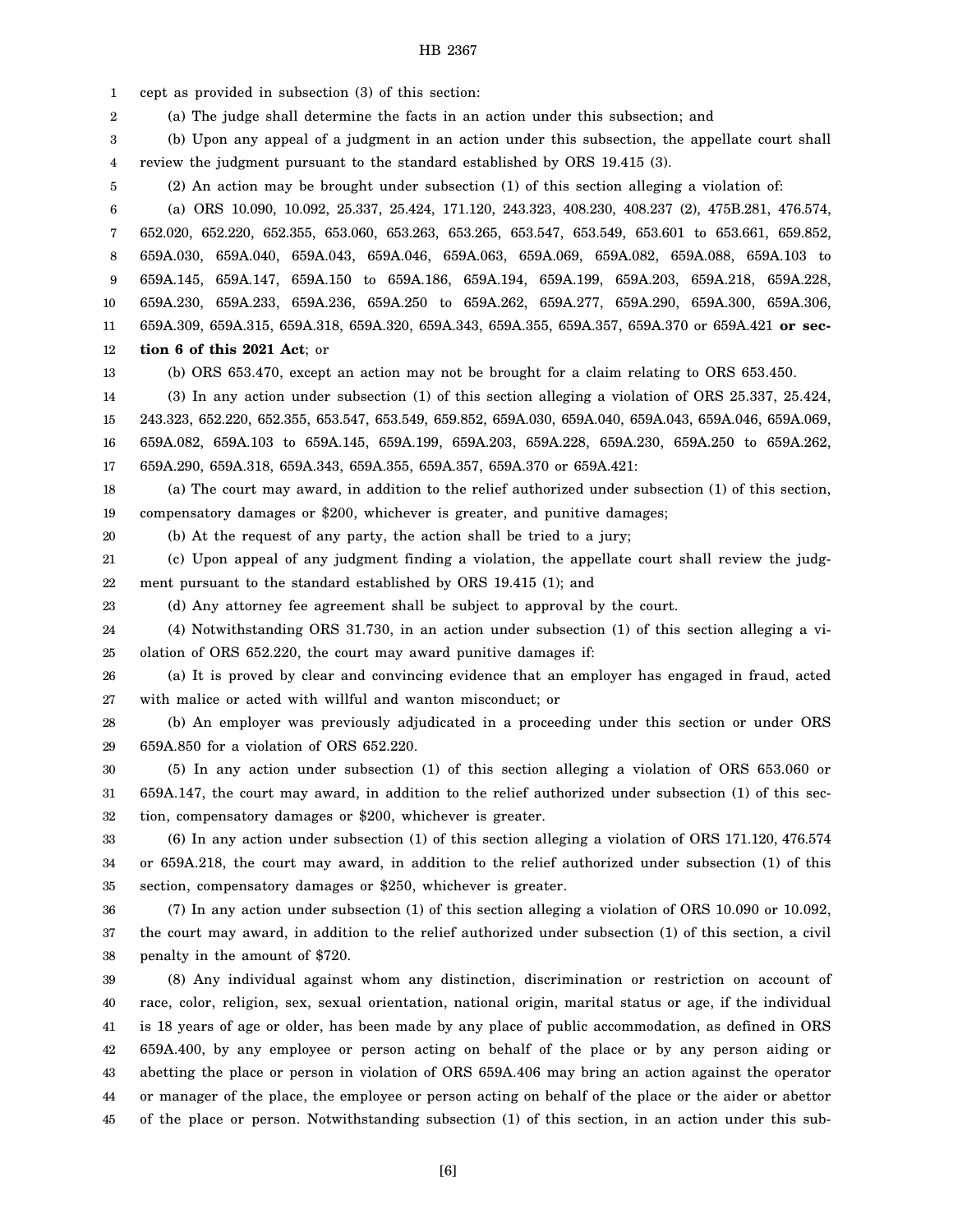1 section:

2 3 (a) The court may award, in addition to the relief authorized under subsection (1) of this section, compensatory and punitive damages;

4 5 6 (b) The operator or manager of the place of public accommodation, the employee or person acting on behalf of the place, and any aider or abettor shall be jointly and severally liable for all damages awarded in the action;

7

8

(c) At the request of any party, the action shall be tried to a jury;

(d) The court shall award reasonable attorney fees to a prevailing plaintiff;

9 10 11 12 (e) The court may award reasonable attorney fees and expert witness fees incurred by a defendant who prevails only if the court determines that the plaintiff had no objectively reasonable basis for asserting a claim or no reasonable basis for appealing an adverse decision of a trial court; and

13 14 (f) Upon any appeal of a judgment under this subsection, the appellate court shall review the judgment pursuant to the standard established by ORS 19.415 (1).

15 16 17 18 19 20 21 22 (9) When the commissioner or the Attorney General has reasonable cause to believe that a person or group of persons is engaged in a pattern or practice of resistance to the rights protected by ORS 659A.145 or 659A.421 or federal housing law, or that a group of persons has been denied any of the rights protected by ORS 659A.145 or 659A.421 or federal housing law, the commissioner or the Attorney General may file a civil action on behalf of the aggrieved persons in the same manner as a person or group of persons may file a civil action under this section. In a civil action filed under this subsection, the court may assess against the respondent, in addition to the relief authorized under subsections (1) and (3) of this section, a civil penalty:

23

(a) In an amount not exceeding \$50,000 for a first violation; and

24 (b) In an amount not exceeding \$100,000 for any subsequent violation.

25 26 27 28 29 30 31 (10) In any action under subsection (1) of this section alleging a violation of ORS 659A.145 or 659A.421 or alleging discrimination under federal housing law, when the commissioner is pursuing the action on behalf of an aggrieved complainant, the court shall award reasonable attorney fees to the commissioner if the commissioner prevails in the action. The court may award reasonable attorney fees and expert witness fees incurred by a defendant that prevails in the action if the court determines that the commissioner had no objectively reasonable basis for asserting the claim or for appealing an adverse decision of the trial court.

32 33 (11) In an action under subsection (1) or (9) of this section alleging a violation of ORS 659A.145 or 659A.421 or discrimination under federal housing law:

34 35 (a) "Aggrieved person" includes a person who believes that the person:

(A) Has been injured by an unlawful practice or discriminatory housing practice; or

36 37 (B) Will be injured by an unlawful practice or discriminatory housing practice that is about to occur.

38 39 40 41 (b) An aggrieved person in regard to issues to be determined in an action may intervene as of right in the action. The Attorney General may intervene in the action if the Attorney General certifies that the case is of general public importance. The court may allow an intervenor prevailing party costs and reasonable attorney fees at trial and on appeal.

42 43 44 **(12) In any action under subsection (1) of this section alleging a violation of section 6 of this 2021 Act, the court may award, in addition to the relief authorized under subsection (1) of this section:**

45

**(a) Compensatory damages or \$1,000 per violation, whichever is greater; and**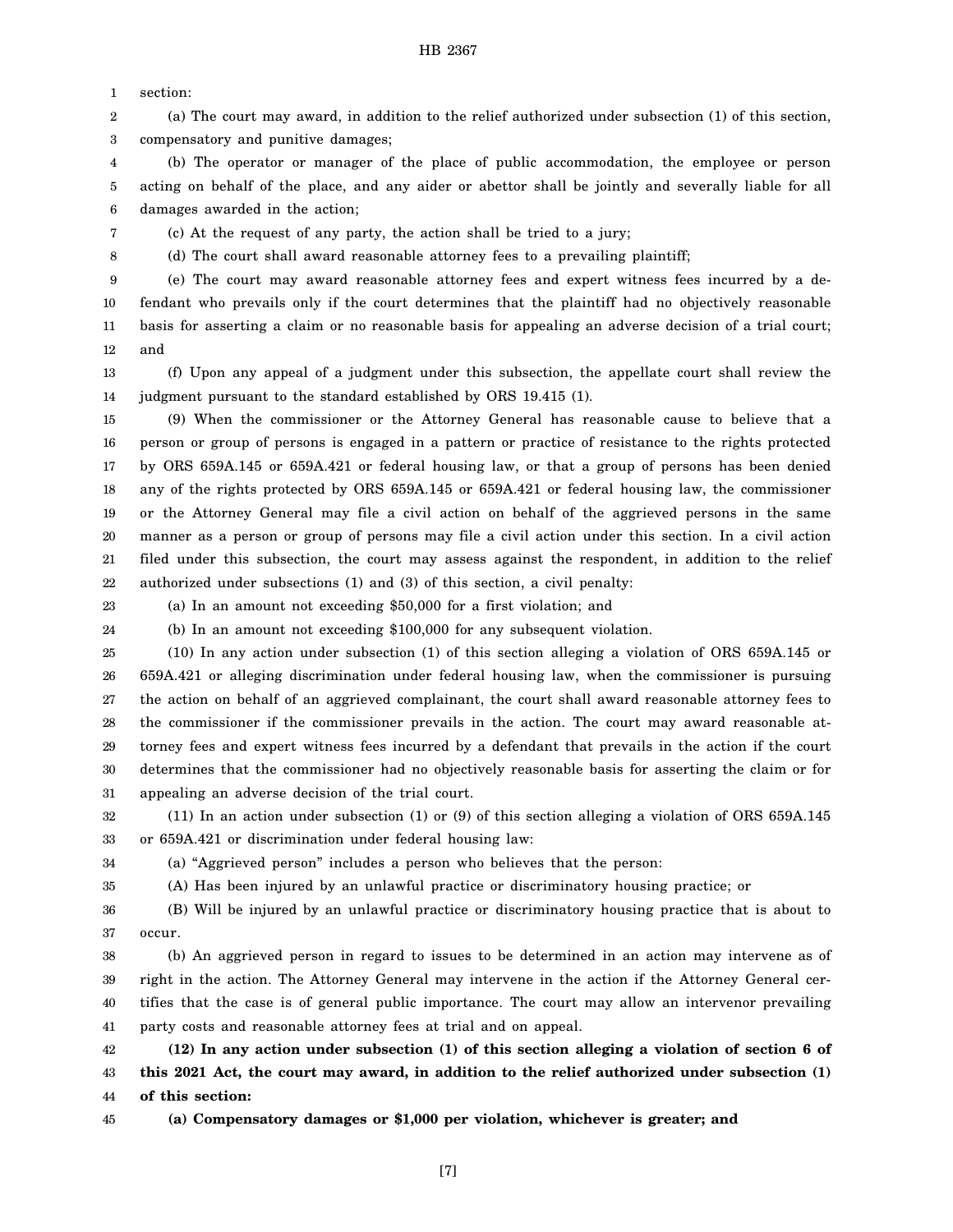1 **(b) A civil penalty in the amount of \$1,000.**

2 3 4 5 **SECTION 9.** ORS 659A.885, as amended by section 10, chapter 197, Oregon Laws 2017, section 6, chapter 139, Oregon Laws 2019, section 8, chapter 343, Oregon Laws 2019, section 8, chapter 463, Oregon Laws 2019, section 58, chapter 700, Oregon Laws 2019, and section 13, chapter 701, Oregon Laws 2019, is amended to read:

6 7 8 9 10 11 12 13 14 15 659A.885. (1) Any person claiming to be aggrieved by an unlawful practice specified in subsection (2) of this section may file a civil action in circuit court. In any action under this subsection, the court may order injunctive relief and any other equitable relief that may be appropriate, including but not limited to reinstatement or the hiring of employees with or without back pay. A court may order back pay in an action under this subsection only for the two-year period immediately preceding the filing of a complaint under ORS 659A.820 with the Commissioner of the Bureau of Labor and Industries, or if a complaint was not filed before the action was commenced, the twoyear period immediately preceding the filing of the action. In any action under this subsection, the court may allow the prevailing party costs and reasonable attorney fees at trial and on appeal. Except as provided in subsection (3) of this section:

(a) The judge shall determine the facts in an action under this subsection; and

17 18 (b) Upon any appeal of a judgment in an action under this subsection, the appellate court shall review the judgment pursuant to the standard established by ORS 19.415 (3).

19

(2) An action may be brought under subsection (1) of this section alleging a violation of:

20 21 22 23 24 25 26 (a) ORS 10.090, 10.092, 25.337, 25.424, 171.120, 243.323, 408.230, 408.237 (2), 475B.281, 476.574, 652.020, 652.220, 652.355, 653.060, 653.263, 653.265, 653.547, 653.549, 653.601 to 653.661, 657B.060 and 657B.070, 659.852, 659A.030, 659A.040, 659A.043, 659A.046, 659A.063, 659A.069, 659A.082, 659A.088, 659A.103 to 659A.145, 659A.147, 659A.150 to 659A.186, 659A.194, 659A.199, 659A.203, 659A.218, 659A.228, 659A.230, 659A.233, 659A.236, 659A.250 to 659A.262, 659A.277, 659A.290, 659A.300, 659A.306, 659A.309, 659A.315, 659A.318, 659A.320, 659A.343, 659A.355, 659A.357, 659A.370 or 659A.421 **or section 6 of this 2021 Act**; or

27

16

(b) ORS 653.470, except an action may not be brought for a claim relating to ORS 653.450.

28 29 30 31 32 (3) In any action under subsection (1) of this section alleging a violation of ORS 25.337, 25.424, 243.323, 652.220, 652.355, 653.547, 653.549, 657B.060 and 657B.070, 659.852, 659A.030, 659A.040, 659A.043, 659A.046, 659A.069, 659A.082, 659A.103 to 659A.145, 659A.199, 659A.203, 659A.228, 659A.230, 659A.250 to 659A.262, 659A.290, 659A.318, 659A.343, 659A.355, 659A.357, 659A.370 or 659A.421:

33 34 (a) The court may award, in addition to the relief authorized under subsection (1) of this section, compensatory damages or \$200, whichever is greater, and punitive damages;

35

(b) At the request of any party, the action shall be tried to a jury;

36 37 (c) Upon appeal of any judgment finding a violation, the appellate court shall review the judgment pursuant to the standard established by ORS 19.415 (1); and

38

(d) Any attorney fee agreement shall be subject to approval by the court.

39 40 (4) Notwithstanding ORS 31.730, in an action under subsection (1) of this section alleging a violation of ORS 652.220, the court may award punitive damages if:

41 42 (a) It is proved by clear and convincing evidence that an employer has engaged in fraud, acted with malice or acted with willful and wanton misconduct; or

43 44 (b) An employer was previously adjudicated in a proceeding under this section or under ORS 659A.850 for a violation of ORS 652.220.

45

(5) In any action under subsection (1) of this section alleging a violation of ORS 653.060 or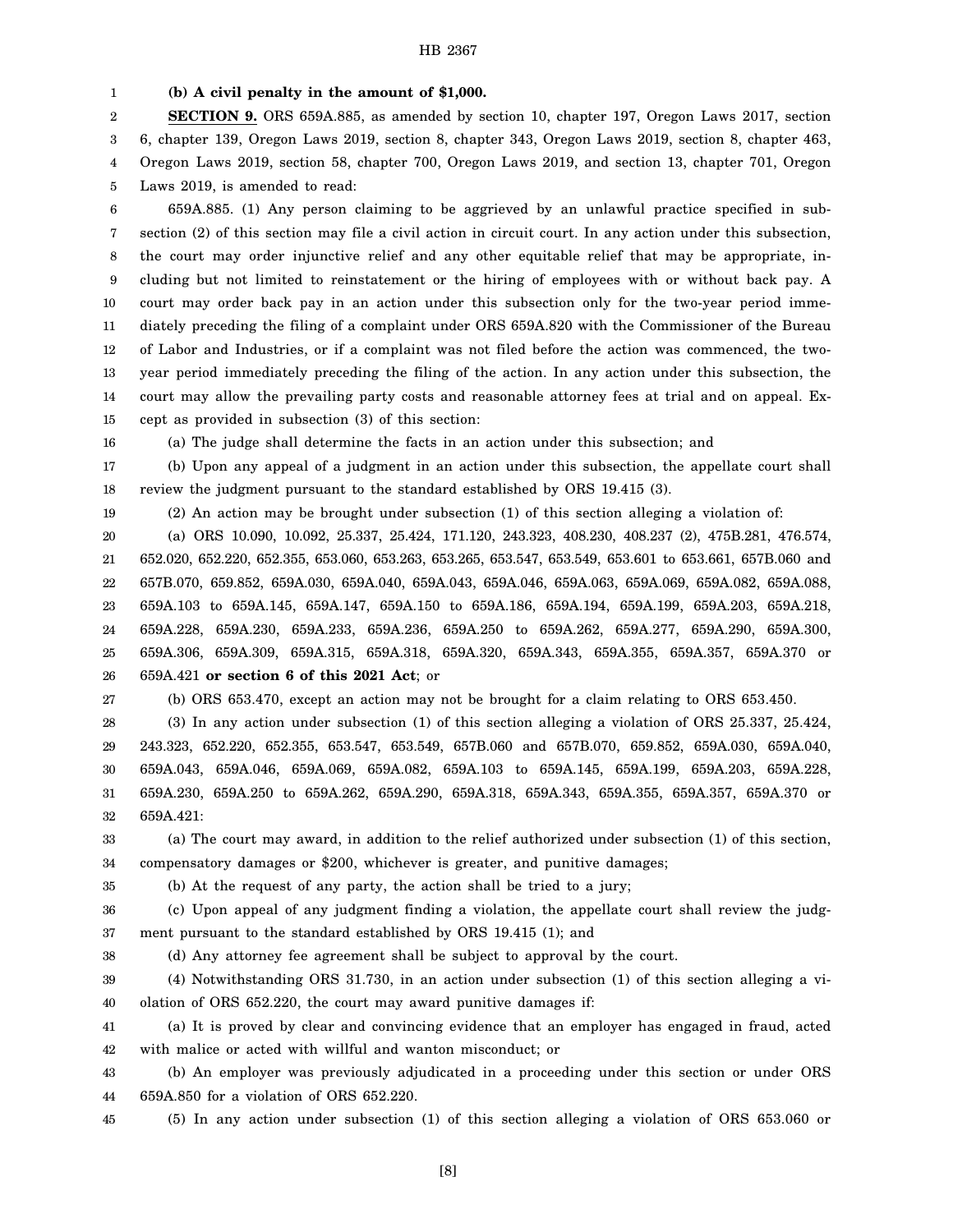1 2 659A.147, the court may award, in addition to the relief authorized under subsection (1) of this section, compensatory damages or \$200, whichever is greater.

3 4 5 (6) In any action under subsection (1) of this section alleging a violation of ORS 171.120, 476.574 or 659A.218, the court may award, in addition to the relief authorized under subsection (1) of this section, compensatory damages or \$250, whichever is greater.

6 7 8 (7) In any action under subsection (1) of this section alleging a violation of ORS 10.090 or 10.092, the court may award, in addition to the relief authorized under subsection (1) of this section, a civil penalty in the amount of \$720.

9 10 11 12 13 14 15 16 (8) Any individual against whom any distinction, discrimination or restriction on account of race, color, religion, sex, sexual orientation, national origin, marital status or age, if the individual is 18 years of age or older, has been made by any place of public accommodation, as defined in ORS 659A.400, by any employee or person acting on behalf of the place or by any person aiding or abetting the place or person in violation of ORS 659A.406 may bring an action against the operator or manager of the place, the employee or person acting on behalf of the place or the aider or abettor of the place or person. Notwithstanding subsection (1) of this section, in an action under this subsection:

17 18 (a) The court may award, in addition to the relief authorized under subsection (1) of this section, compensatory and punitive damages;

19 20 21 (b) The operator or manager of the place of public accommodation, the employee or person acting on behalf of the place, and any aider or abettor shall be jointly and severally liable for all damages awarded in the action;

22

23

(c) At the request of any party, the action shall be tried to a jury;

(d) The court shall award reasonable attorney fees to a prevailing plaintiff;

24 25 26 27 (e) The court may award reasonable attorney fees and expert witness fees incurred by a defendant who prevails only if the court determines that the plaintiff had no objectively reasonable basis for asserting a claim or no reasonable basis for appealing an adverse decision of a trial court; and

28 29 (f) Upon any appeal of a judgment under this subsection, the appellate court shall review the judgment pursuant to the standard established by ORS 19.415 (1).

30 31 32 33 34 35 36 37 (9) When the commissioner or the Attorney General has reasonable cause to believe that a person or group of persons is engaged in a pattern or practice of resistance to the rights protected by ORS 659A.145 or 659A.421 or federal housing law, or that a group of persons has been denied any of the rights protected by ORS 659A.145 or 659A.421 or federal housing law, the commissioner or the Attorney General may file a civil action on behalf of the aggrieved persons in the same manner as a person or group of persons may file a civil action under this section. In a civil action filed under this subsection, the court may assess against the respondent, in addition to the relief authorized under subsections (1) and (3) of this section, a civil penalty:

38

(a) In an amount not exceeding \$50,000 for a first violation; and

39

(b) In an amount not exceeding \$100,000 for any subsequent violation.

40 41 42 43 44 45 (10) In any action under subsection (1) of this section alleging a violation of ORS 659A.145 or 659A.421 or alleging discrimination under federal housing law, when the commissioner is pursuing the action on behalf of an aggrieved complainant, the court shall award reasonable attorney fees to the commissioner if the commissioner prevails in the action. The court may award reasonable attorney fees and expert witness fees incurred by a defendant that prevails in the action if the court determines that the commissioner had no objectively reasonable basis for asserting the claim or for